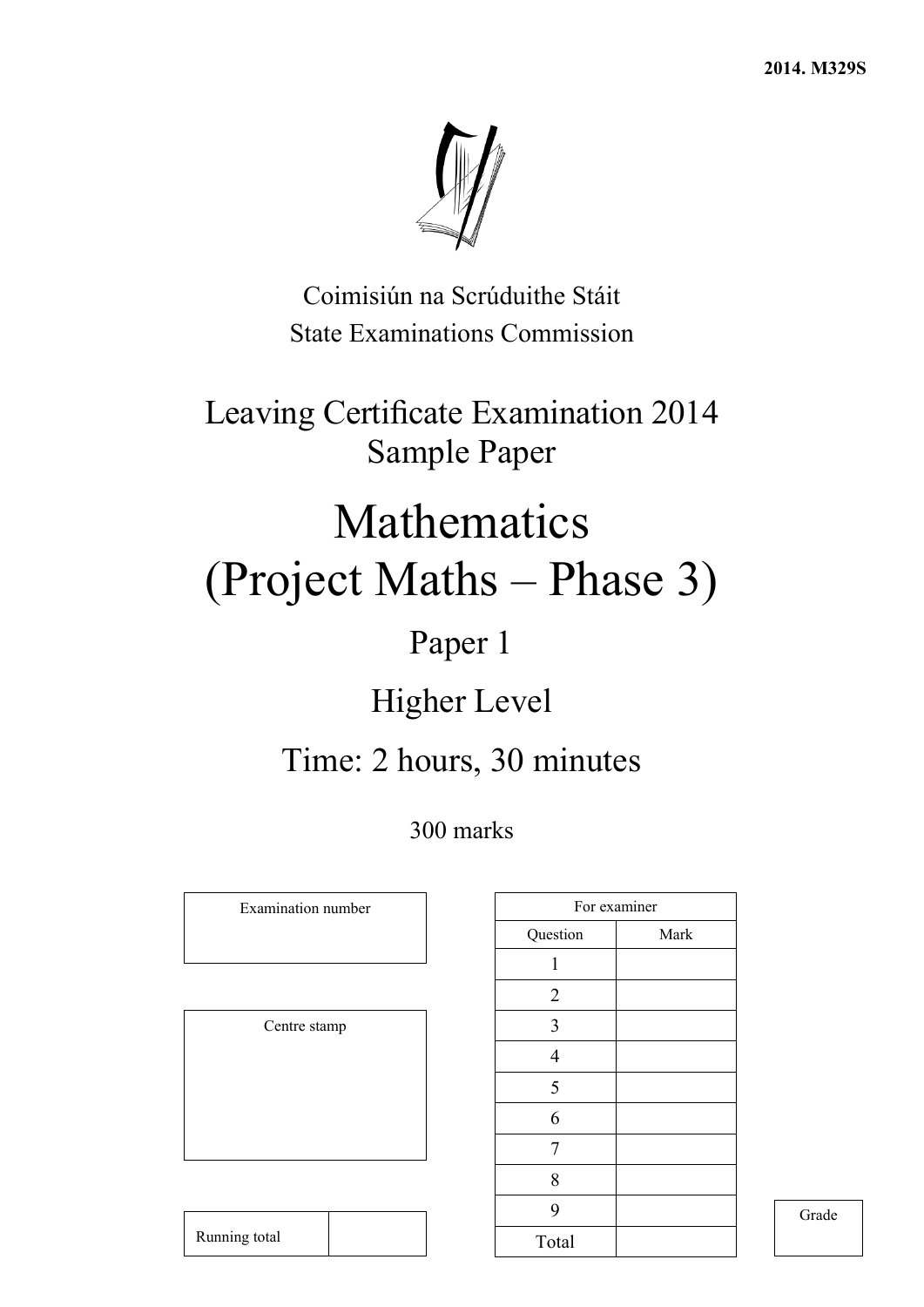### **Instructions**

|           | There are two sections in this examination paper: |           |             |
|-----------|---------------------------------------------------|-----------|-------------|
| Section A | Concepts and Skills                               | 150 marks | 6 questions |
| Section B | Contexts and Applications                         | 150 marks | 3 questions |

Answer all nine questions.

Write your answers in the spaces provided in this booklet. You may lose marks if you do not do so. There is space for extra work at the back of the booklet. You may also ask the superintendent for more paper. Label any extra work clearly with the question number and part.

The superintendent will give you a copy of the *Formulae and Tables* booklet. You must return it at the end of the examination. You are not allowed to bring your own copy into the examination.

You will lose marks if all necessary work is not clearly shown.

Answers should include the appropriate units of measurement, where relevant.

Answers should be given in simplest form, where relevant.

Write the make and model of your calculator(s) here: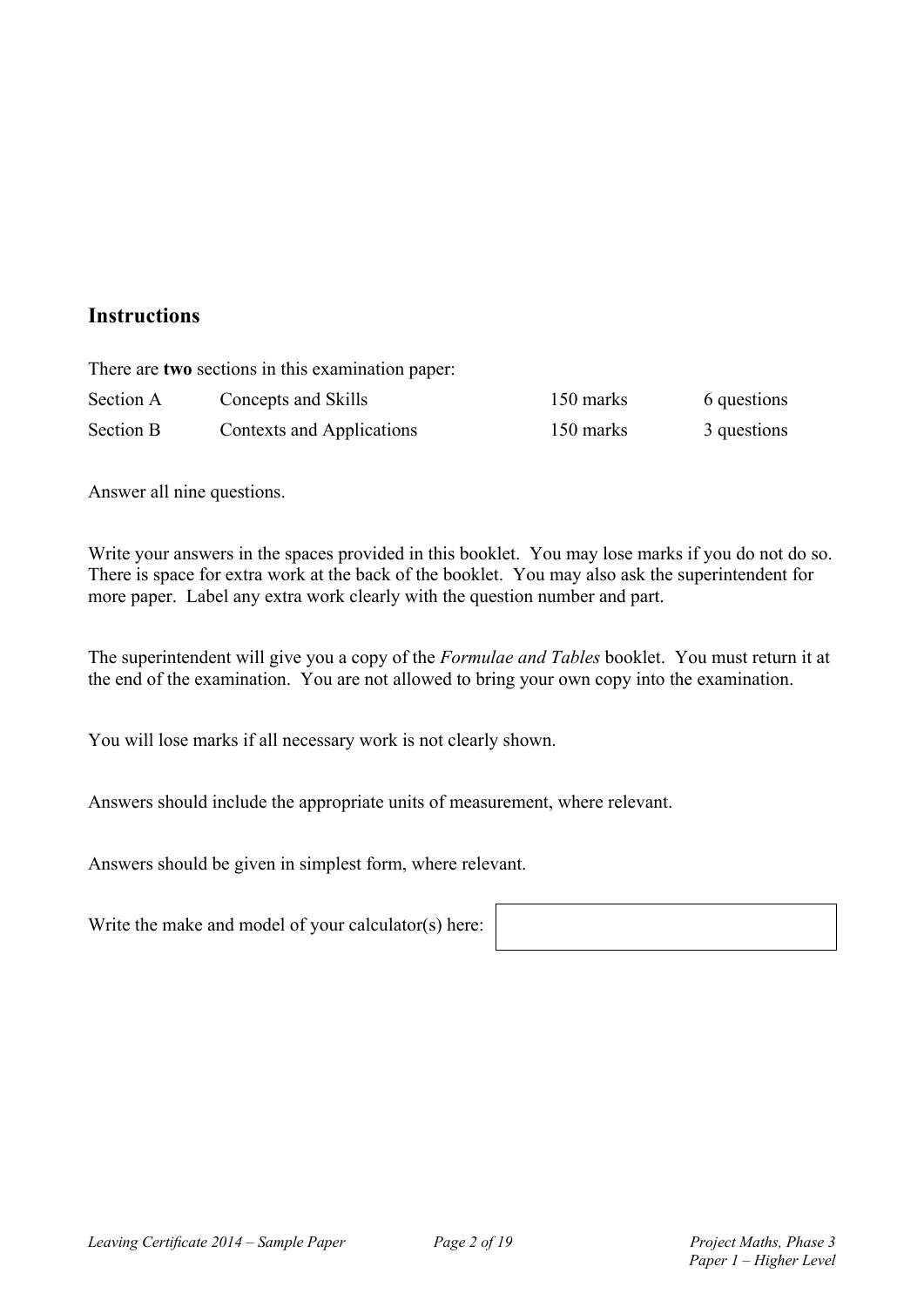**(ii)** Use De Moivre's theorem to solve the equation  $z^2 = -1 + \sqrt{3}i$ . Give your answer(s) in rectangular form.

**(b)** Four complex numbers  $z_1$ ,  $z_2$ ,  $z_3$  and  $z_4$  are shown on the Argand diagram. They satisfy the following conditions:

$$
z_2 = iz_1
$$
  
\n
$$
z_3 = kz_1, \text{ where } k \in \mathbb{R}
$$
  
\n
$$
z_4 = z_2 + z_3.
$$

The same scale is used on both axes.

- **(i)** Identify which number is which, by labelling the points on the diagram.
- **(ii)** Write down the approximate value of *k*.

Answer:



page running



(a)  $w = -1 + \sqrt{3}i$  is a complex number, where  $i^2 = -1$ .

**(i)** Write *w* in polar form.







 $Im(z)$ Re(*z*)

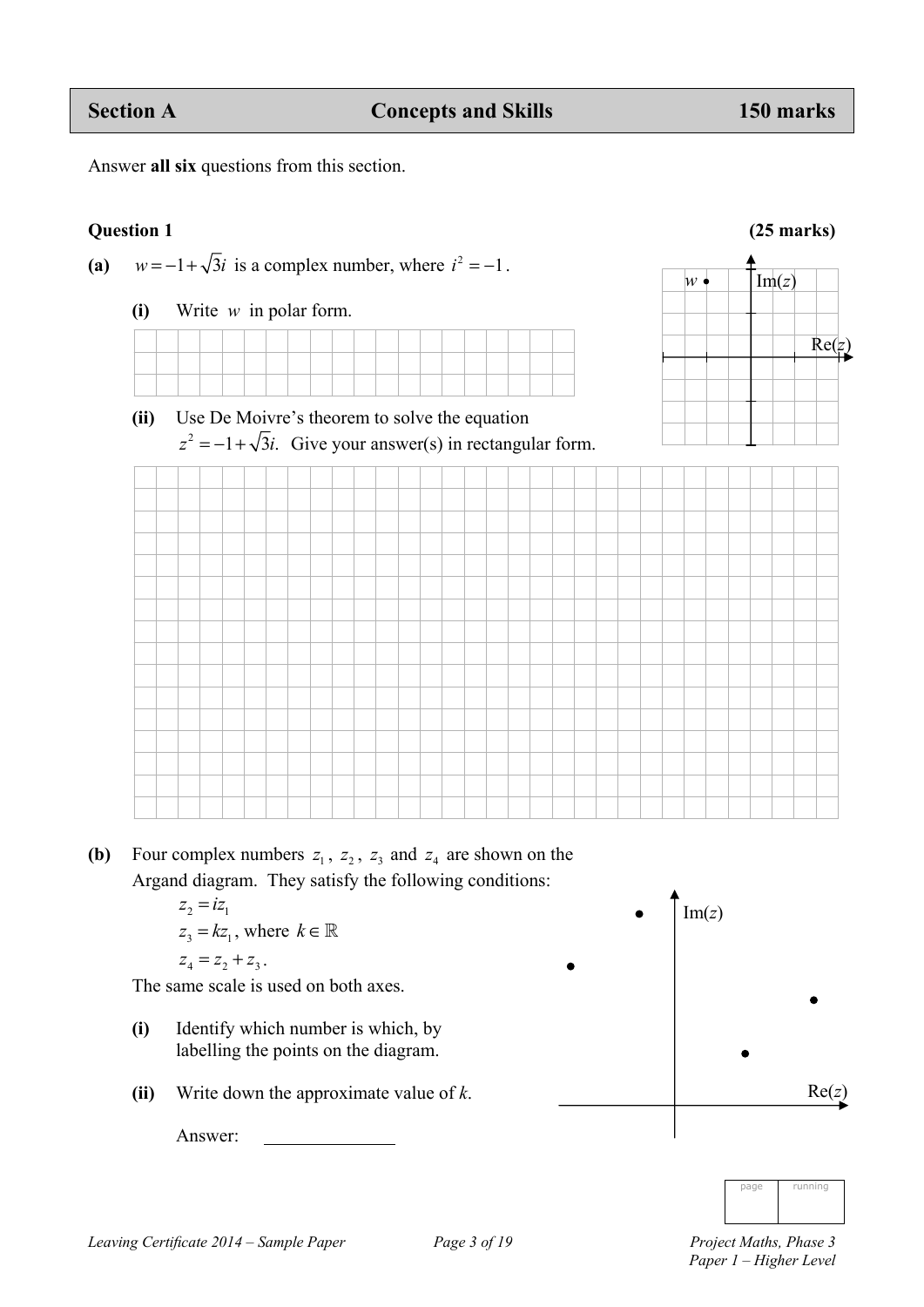**(a) (i)** Prove by induction that, for any *n*, the sum of the first *n* natural numbers is  $\frac{n(n+1)}{2}$ 2  $\frac{n(n+1)}{2}$ .

**(ii)** Find the sum of all the natural numbers from 51 to 100, inclusive.

| _____ |  | ______ |  |  |  |        | <b>STATISTICS</b> |  |  | _____  |  |  |  |  |  | ____ |  |
|-------|--|--------|--|--|--|--------|-------------------|--|--|--------|--|--|--|--|--|------|--|
|       |  |        |  |  |  |        |                   |  |  | ______ |  |  |  |  |  |      |  |
|       |  |        |  |  |  | ______ |                   |  |  |        |  |  |  |  |  |      |  |
|       |  |        |  |  |  |        |                   |  |  |        |  |  |  |  |  |      |  |
|       |  |        |  |  |  |        |                   |  |  |        |  |  |  |  |  |      |  |

**(b)** Given that  $p = \log_e x$ , express  $\log_e \sqrt{x} + \log_e (cx)$  in terms of *p*.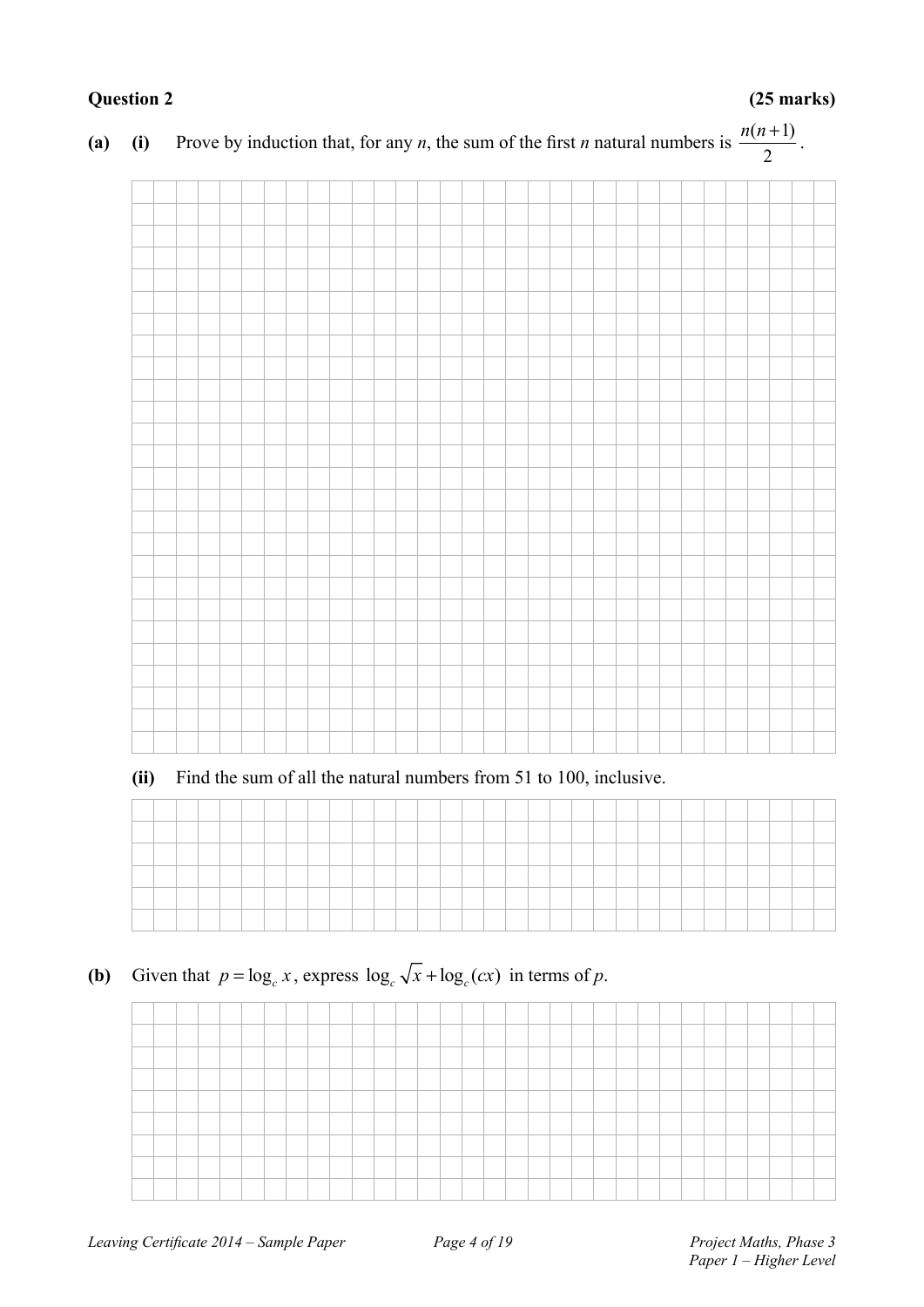A cubic function *f* is defined for  $x \in \mathbb{R}$  as

 $f: x \mapsto x^3 + (1 - k^2)x + k$ , where *k* is a constant.

**(a)** Show that −*k* is a root of *f*.

**(b)** Find, in terms of  $k$ , the other two roots of  $f$ .



**(c)** Find the set of values of *k* for which *f* has exactly one real root.

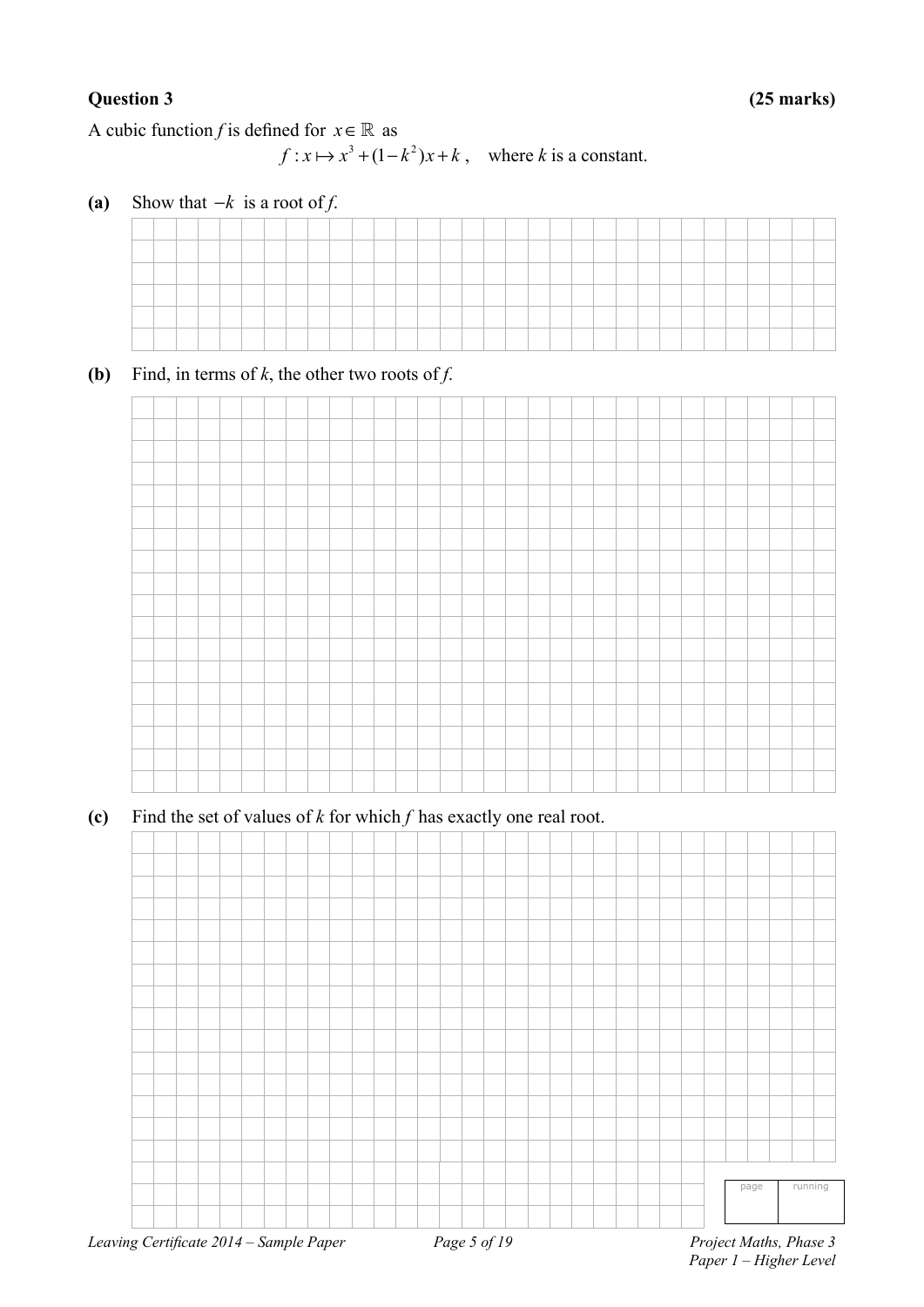#### **Question 4 (25 marks)**

**(a)** Solve the simultaneous equations:

```
2x+8y-3z=-12x-3y+2z=22x + y + z = 5.
```


- **(b)** The graphs of the functions  $f: x \mapsto |x-3|$  and  $g: x \mapsto 2$  are shown in the diagram.
	- **(i)** Find the co-ordinates of the points *A*, *B*, *C* and *D*.



### (ii) Hence, or otherwise, solve the inequality  $|x-3| < 2$ .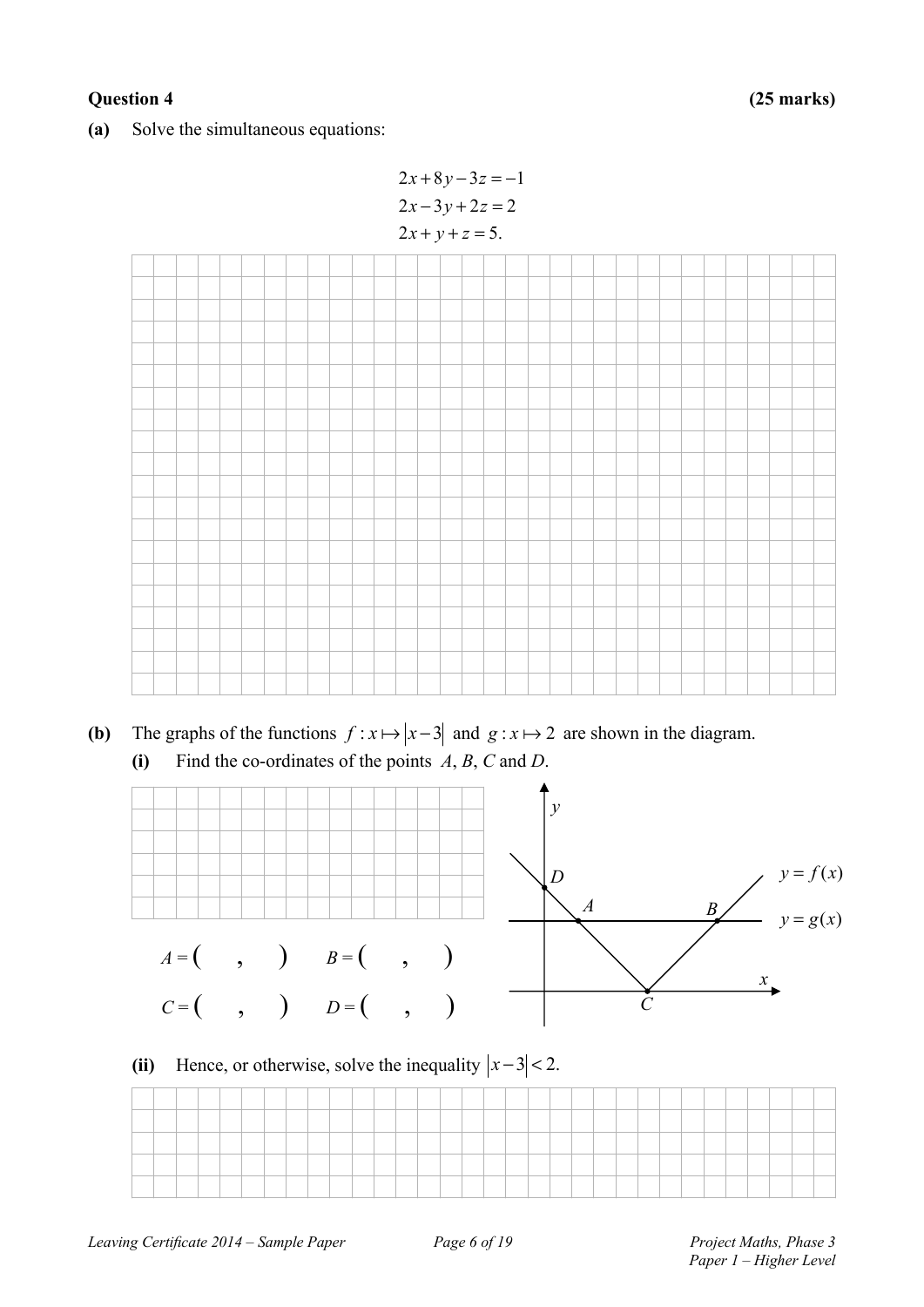#### **Question 5 (25 marks)**

*A* is the closed interval [0,5]. That is,  $A = \{x | 0 \le x \le 5, x \in \mathbb{R} \}.$ The function *f* is defined on *A* by:

$$
f: A \to \mathbb{R}: x \mapsto x^3 - 5x^2 + 3x + 5.
$$

- 
- **(a)** Find the maximum and minimum values of *f*.

**(b)** State whether *f* is injective. Give a reason for your answer.



| page | running |
|------|---------|
|      |         |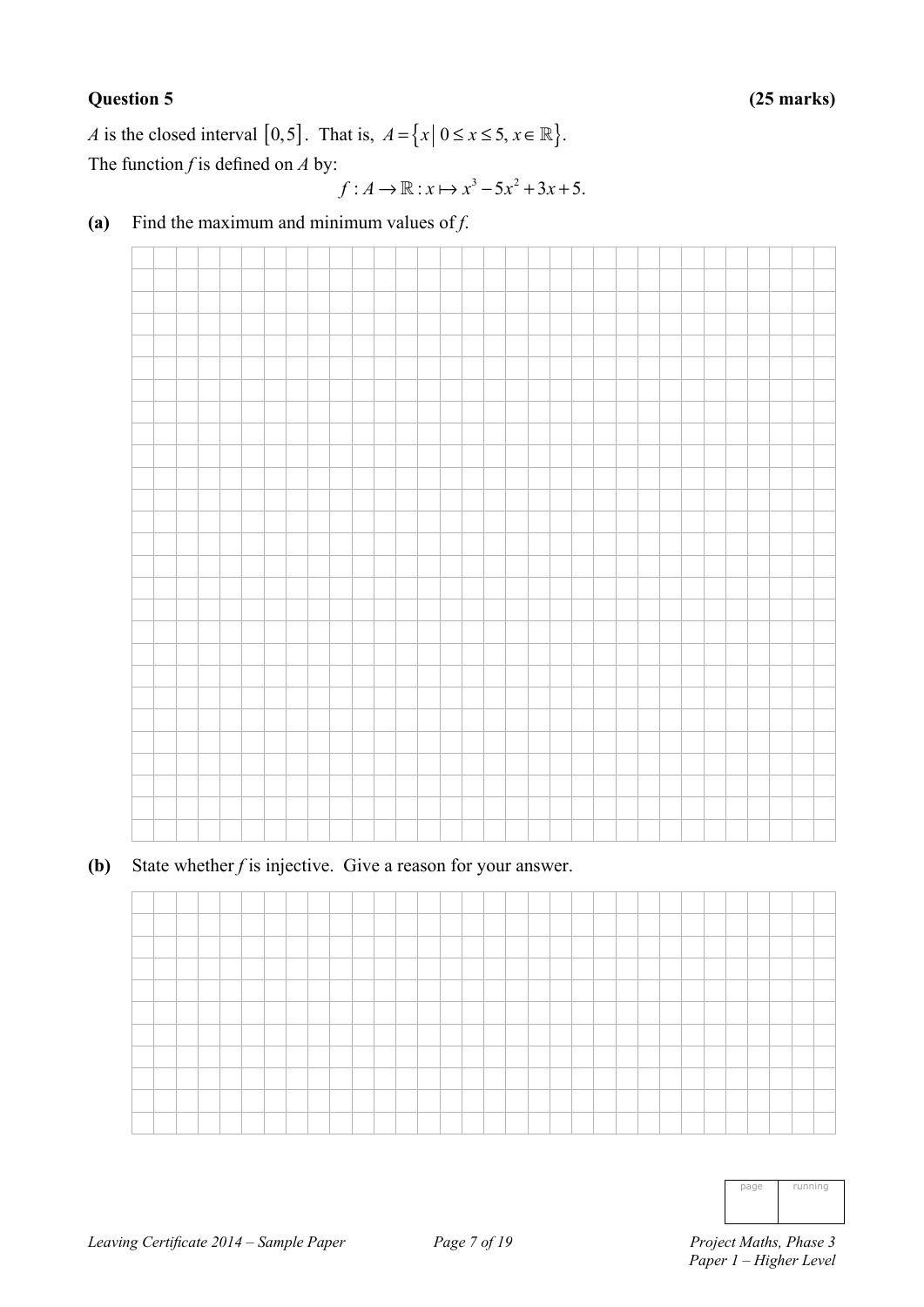#### **Question 6 (25 marks)**

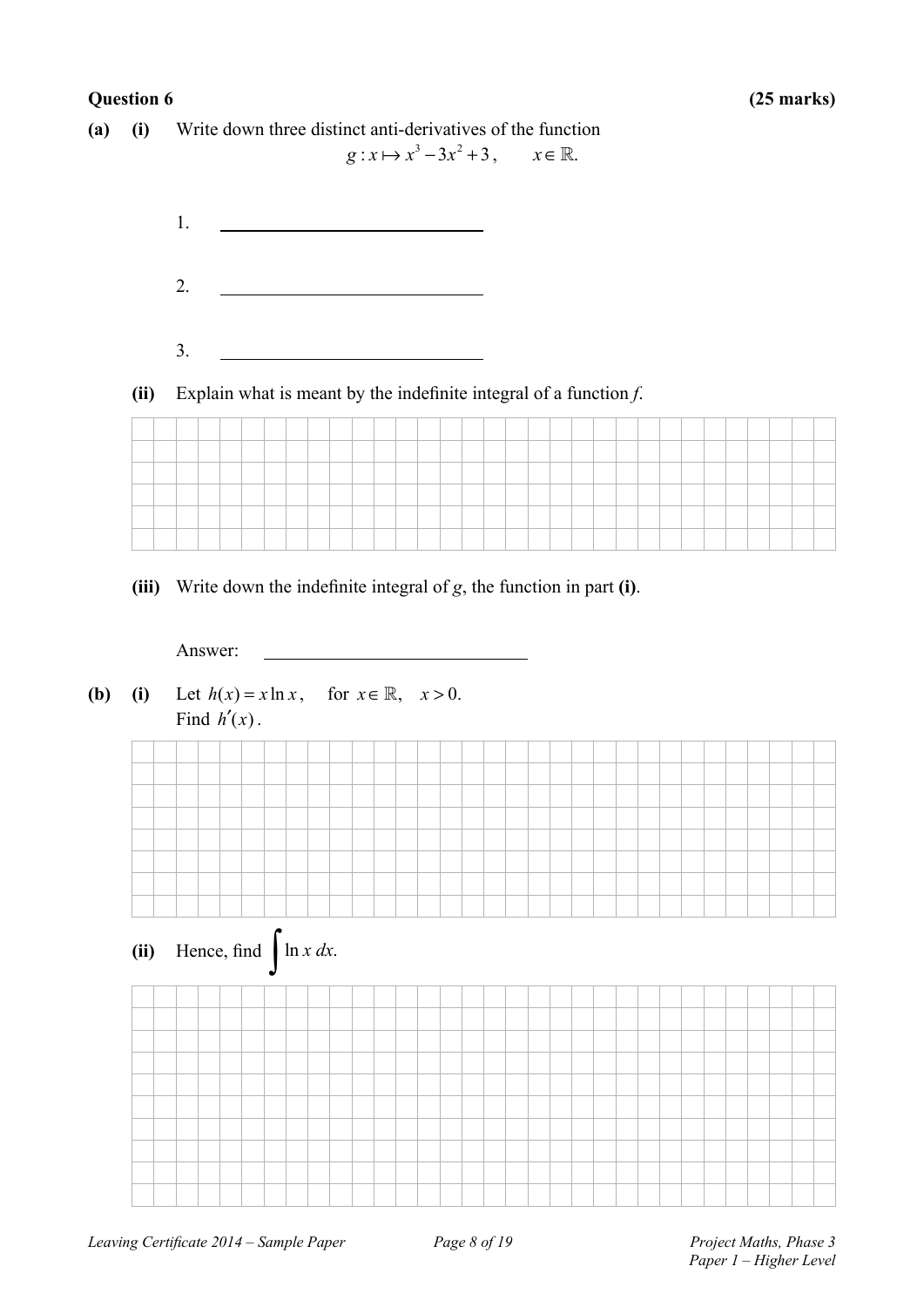Answer **all three** questions from this section.

#### **Question 7 (50 marks)**

A company has to design a rectangular box for a new range of jellybeans. The box is to be assembled from a single piece of cardboard, cut from a rectangular sheet measuring 31 cm by 22 cm. The box is to have a capacity (volume) of  $500 \text{ cm}^3$ .

The net for the box is shown below. The company is going to use the full length and width of the rectangular piece of cardboard. The shaded areas are flaps of width 1 cm which are needed for assembly. The height of the box is *h* cm, as shown on the diagram.



#### **(a)** Write the dimensions of the box, in centimetres, in terms of *h*.



 *Paper 1 – Higher Level*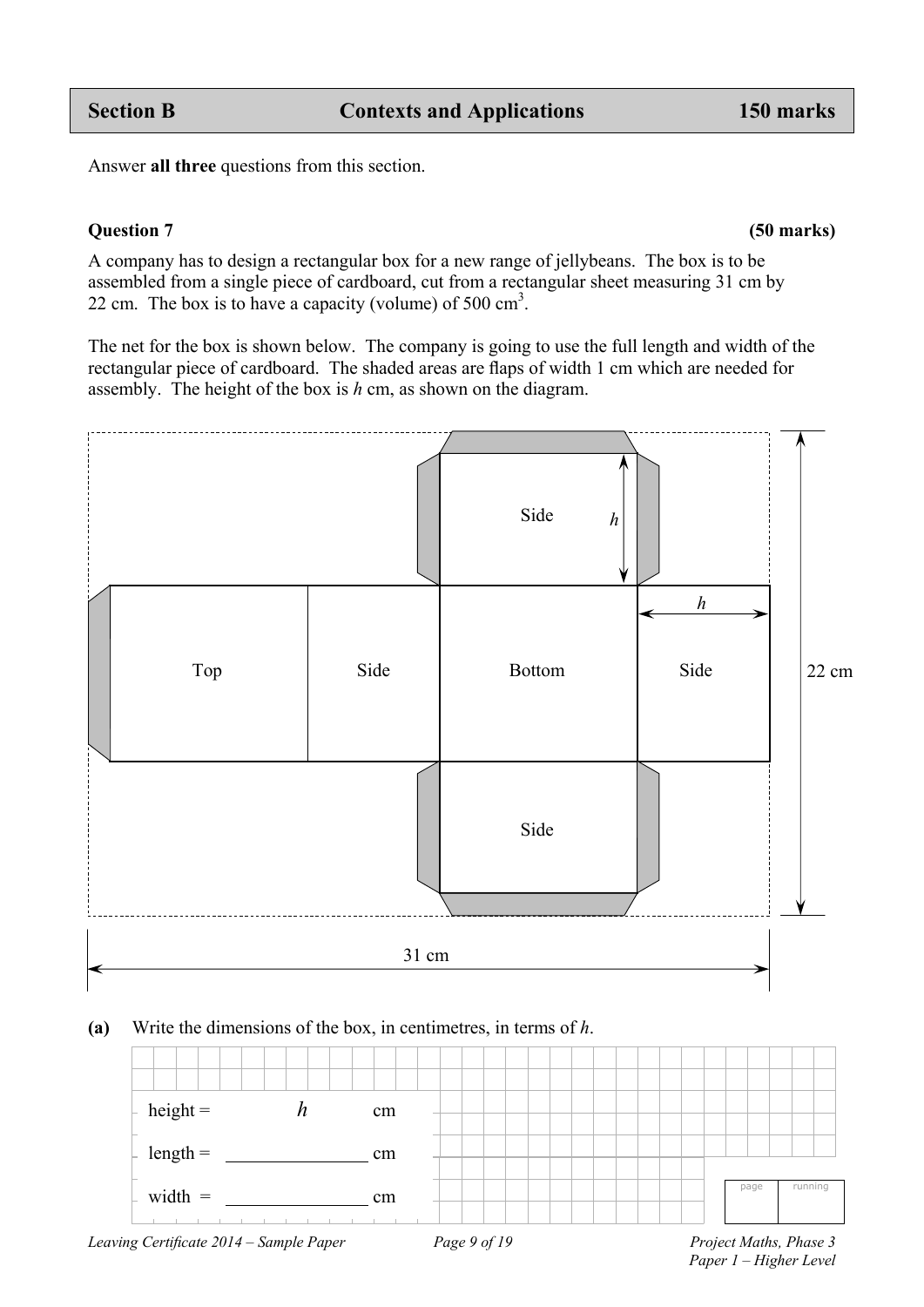#### **(b)** Write an expression for the capacity of the box in cubic centimetres, in terms of *h*.

### **(c)** Show that the value of *h* that gives a box with a square bottom will give the correct capacity.



#### **(d)** Find, correct to one decimal place, the other value of *h* that gives a box of the correct capacity.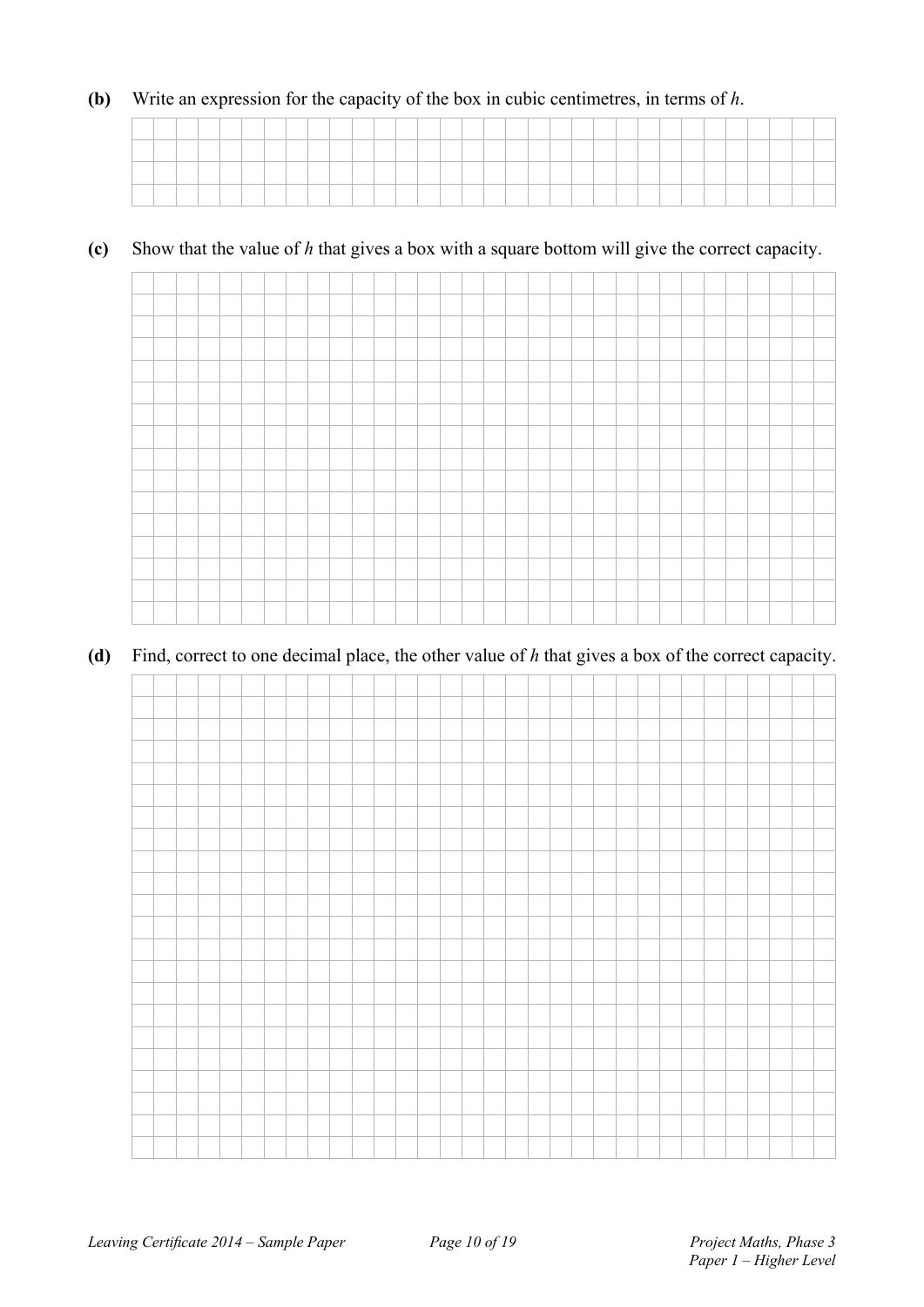**(e)** The client is planning a special "10% extra free" promotion and needs to increase the capacity of the box by 10%. The company is checking whether they can make this new box from a piece of cardboard the same size as the original one (31 cm  $\times$  22 cm). They draw the graph below to represent the box's capacity as a function of *h*. Use the graph to explain why it is *not* possible to make the larger box from such a piece of cardboard.



#### Explanation:



| ı | running |
|---|---------|
|   |         |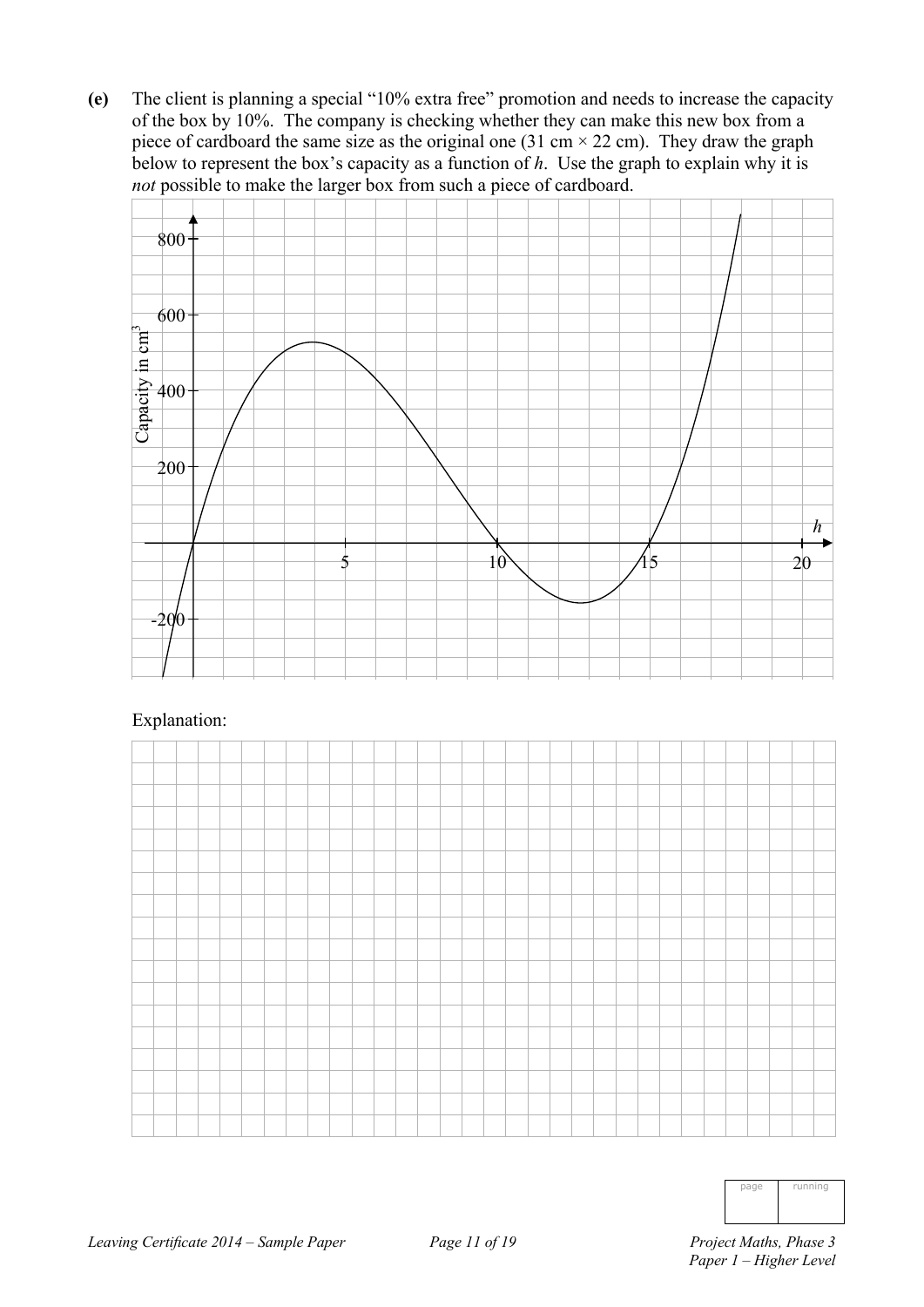Pádraig is 25 years old and is planning for his pension. He intends to retire in forty years' time, when he is 65. First, he calculates how much he wants to have in his pension fund when he retires. Then, he calculates how much he needs to invest in order to achieve this. He assumes that, in the long run, money can be invested at an inflation-adjusted annual rate of 3%. Your answers throughout this question should therefore be based on a 3% annual growth rate.

**(a)** Write down the present value of a future payment of  $\epsilon$ 20,000 in one year's time.

| __ |  |  |  |  |  |  |  |  |  |  |  |  |  |  |  |  |
|----|--|--|--|--|--|--|--|--|--|--|--|--|--|--|--|--|
|    |  |  |  |  |  |  |  |  |  |  |  |  |  |  |  |  |
|    |  |  |  |  |  |  |  |  |  |  |  |  |  |  |  |  |
|    |  |  |  |  |  |  |  |  |  |  |  |  |  |  |  |  |
|    |  |  |  |  |  |  |  |  |  |  |  |  |  |  |  |  |
|    |  |  |  |  |  |  |  |  |  |  |  |  |  |  |  |  |
|    |  |  |  |  |  |  |  |  |  |  |  |  |  |  |  |  |

**(b)** Write down, in terms of *t*, the present value of a future payment of  $\epsilon$ 20,000 in *t* years' time.



**(c)** Pádraig wants to have a fund that could, from the date of his retirement, give him a payment of €20,000 at the start of each year for 25 years. Show how to use the sum of a geometric series to calculate the value, on the date of retirement, of the fund required.

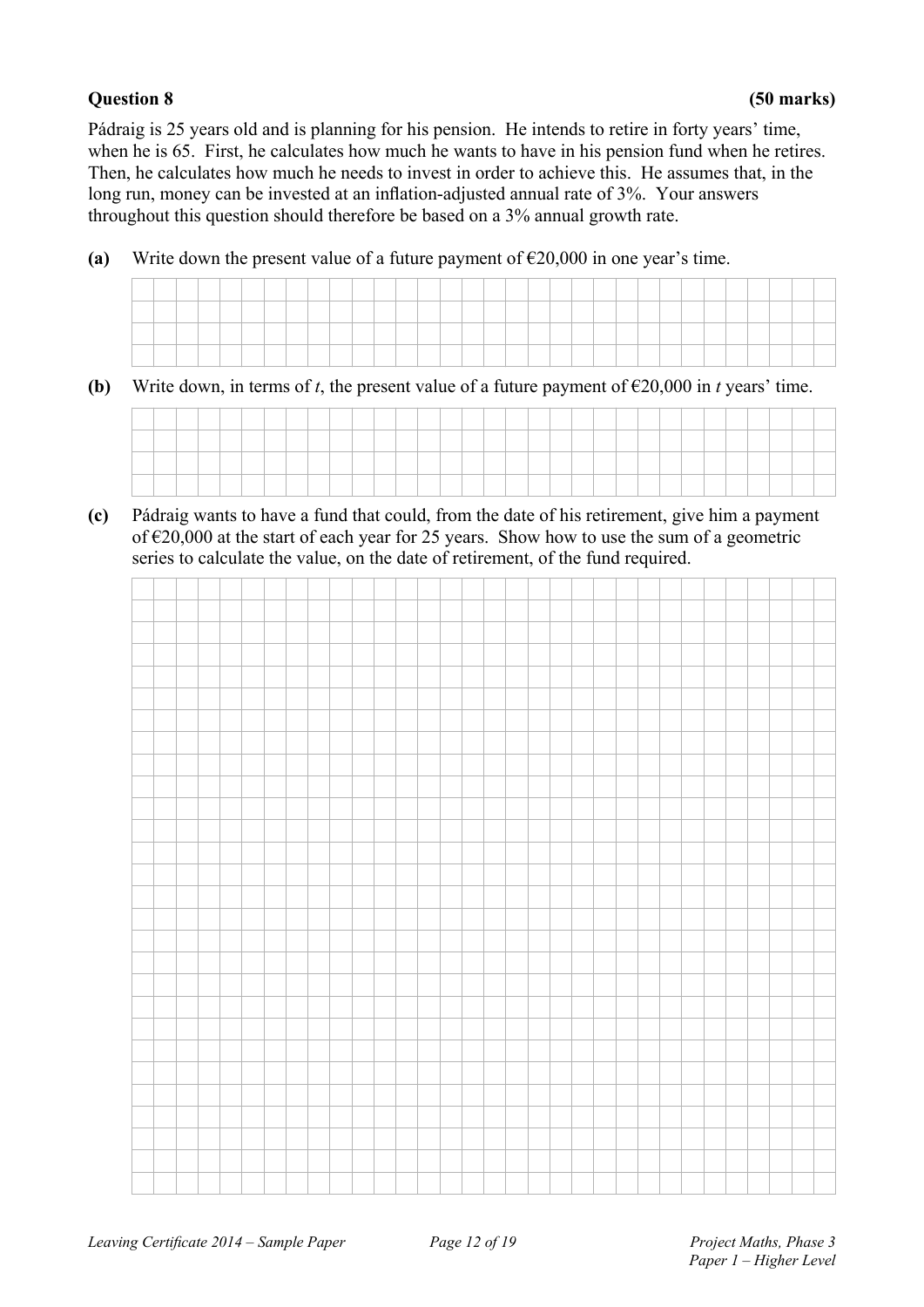- **(d)** Pádraig plans to invest a fixed amount of money every month in order to generate the fund calculated in part (c). His retirement is  $40 \times 12 = 480$  months away.
	- **(i)** Find, correct to four significant figures, the rate of interest per month that would, if paid and compounded monthly, be equivalent to an effective annual rate of 3%.

| <b>Services</b> |  |  |  |  |  |  |  |    |  |  |  |  |  |  |  |  |
|-----------------|--|--|--|--|--|--|--|----|--|--|--|--|--|--|--|--|
|                 |  |  |  |  |  |  |  | __ |  |  |  |  |  |  |  |  |
| --              |  |  |  |  |  |  |  |    |  |  |  |  |  |  |  |  |
|                 |  |  |  |  |  |  |  |    |  |  |  |  |  |  |  |  |

**(ii)** Write down, in terms of *n* and *P*, the value on the retirement date of a payment of  $\epsilon P$ made *n* months before the retirement date.

(iii) If Pádraig makes 480 equal monthly payments of  $\epsilon P$  from now until his retirement, what value of *P* will give the fund he requires?

**(e)** If Pádraig waits for ten years before starting his pension investments, how much will he then have to pay each month in order to generate the same pension fund?

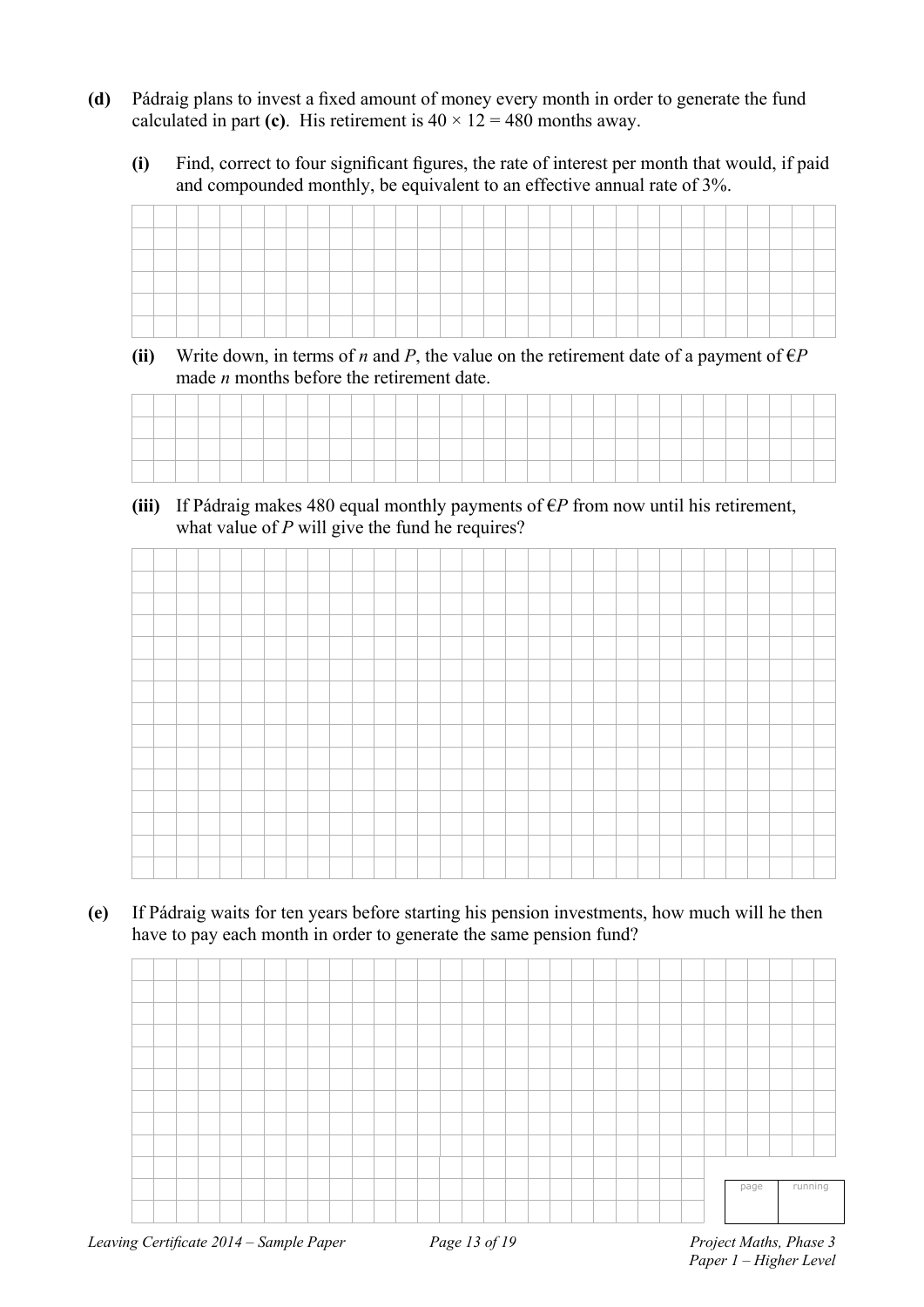#### **Question 9 (50 marks)**

(a) Let  $f(x) = -0.5x^2 + 5x - 0.98$ , where  $x \in \mathbb{R}$ . **(i)** Find the value of  $f(0.2)$ .

| (ii) |  | Show that f has a local maximum point at $(5, 11.52)$ . |  |  |  |  |  |  |  |  |  |  |  |  |  |  |
|------|--|---------------------------------------------------------|--|--|--|--|--|--|--|--|--|--|--|--|--|--|
|      |  |                                                         |  |  |  |  |  |  |  |  |  |  |  |  |  |  |
|      |  |                                                         |  |  |  |  |  |  |  |  |  |  |  |  |  |  |
|      |  |                                                         |  |  |  |  |  |  |  |  |  |  |  |  |  |  |
|      |  |                                                         |  |  |  |  |  |  |  |  |  |  |  |  |  |  |
|      |  |                                                         |  |  |  |  |  |  |  |  |  |  |  |  |  |  |
|      |  |                                                         |  |  |  |  |  |  |  |  |  |  |  |  |  |  |
|      |  |                                                         |  |  |  |  |  |  |  |  |  |  |  |  |  |  |
|      |  |                                                         |  |  |  |  |  |  |  |  |  |  |  |  |  |  |
|      |  |                                                         |  |  |  |  |  |  |  |  |  |  |  |  |  |  |
|      |  |                                                         |  |  |  |  |  |  |  |  |  |  |  |  |  |  |

**(b)** A sprinter's velocity over the course of a particular 100 metre race is approximated by the following model, where *v* is the velocity in metres per second, and *t* is the time in seconds from the starting signal:

 $v(t) = \{-0.5t^2\}$ 0, for  $0 \le t < 0.2$  $(t) = \{-0.5t^2 + 5t - 0.98, \text{ for } 0.2 \le t < 5$ 11.52, for  $t \geq 5$ *t*  $v(t) = \{-0.5t^2 + 5t - 0.98, \text{ for } 0.2 \leq t$ *t*  $\begin{cases} 0, & \text{for } 0 \leq t < \end{cases}$  $=\begin{cases}\n-0.5t^2 + 5t - 0.98, & \text{for } 0.2 \leq t \leq 0\n\end{cases}$  $\begin{cases} 11.52, & \text{for } t \geq 1 \end{cases}$ 



Note that the function in part (a) is relevant to  $v(t)$  above.

### **(i)** Sketch the graph of *v* as a function of *t* for the first 7 seconds of the race.

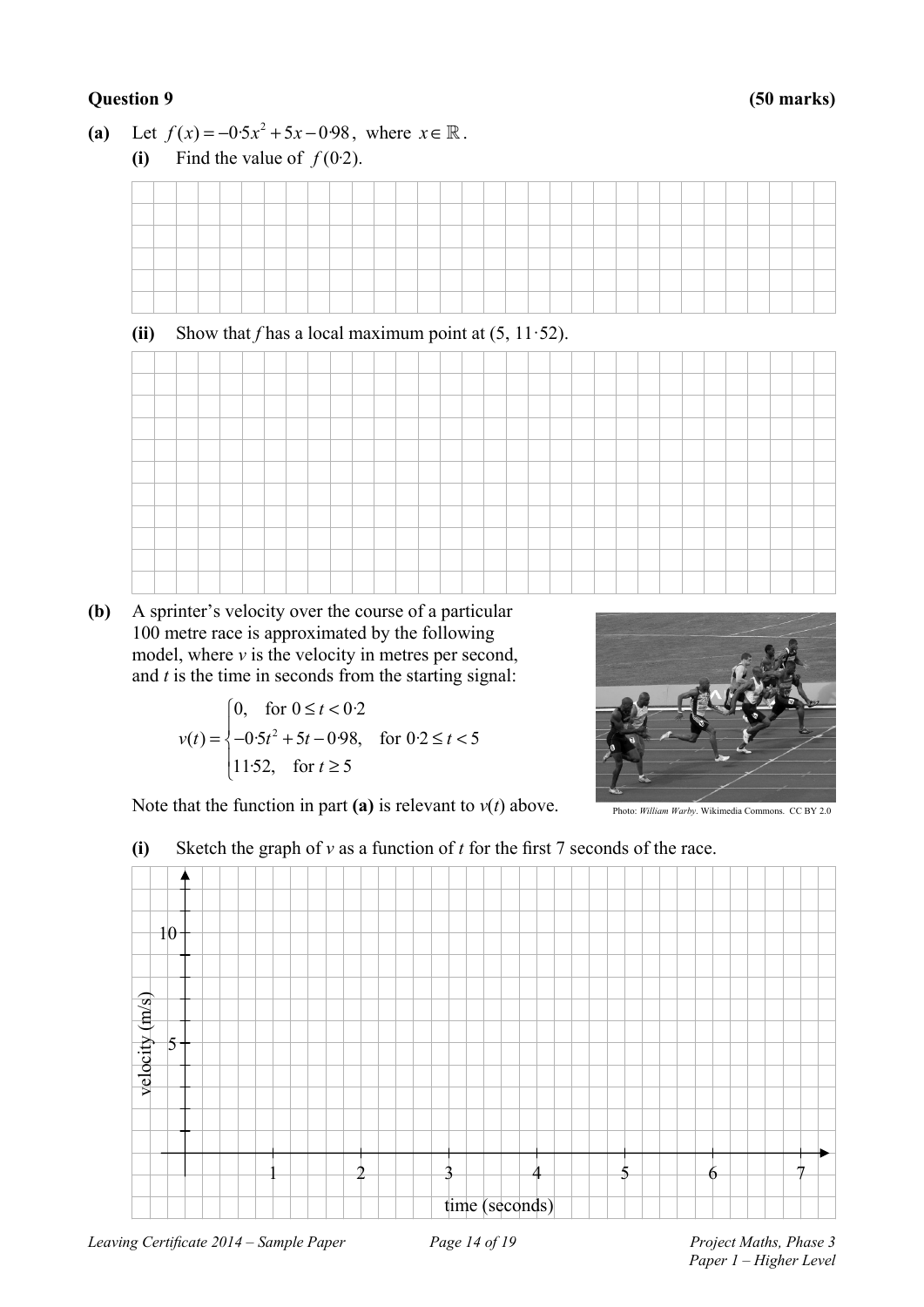### **(ii)** Find the distance travelled by the sprinter in the first 5 seconds of the race.

**(iii)** Find the sprinter's finishing time for the race. Give your answer correct to two decimal places.

| page | running |
|------|---------|
|      |         |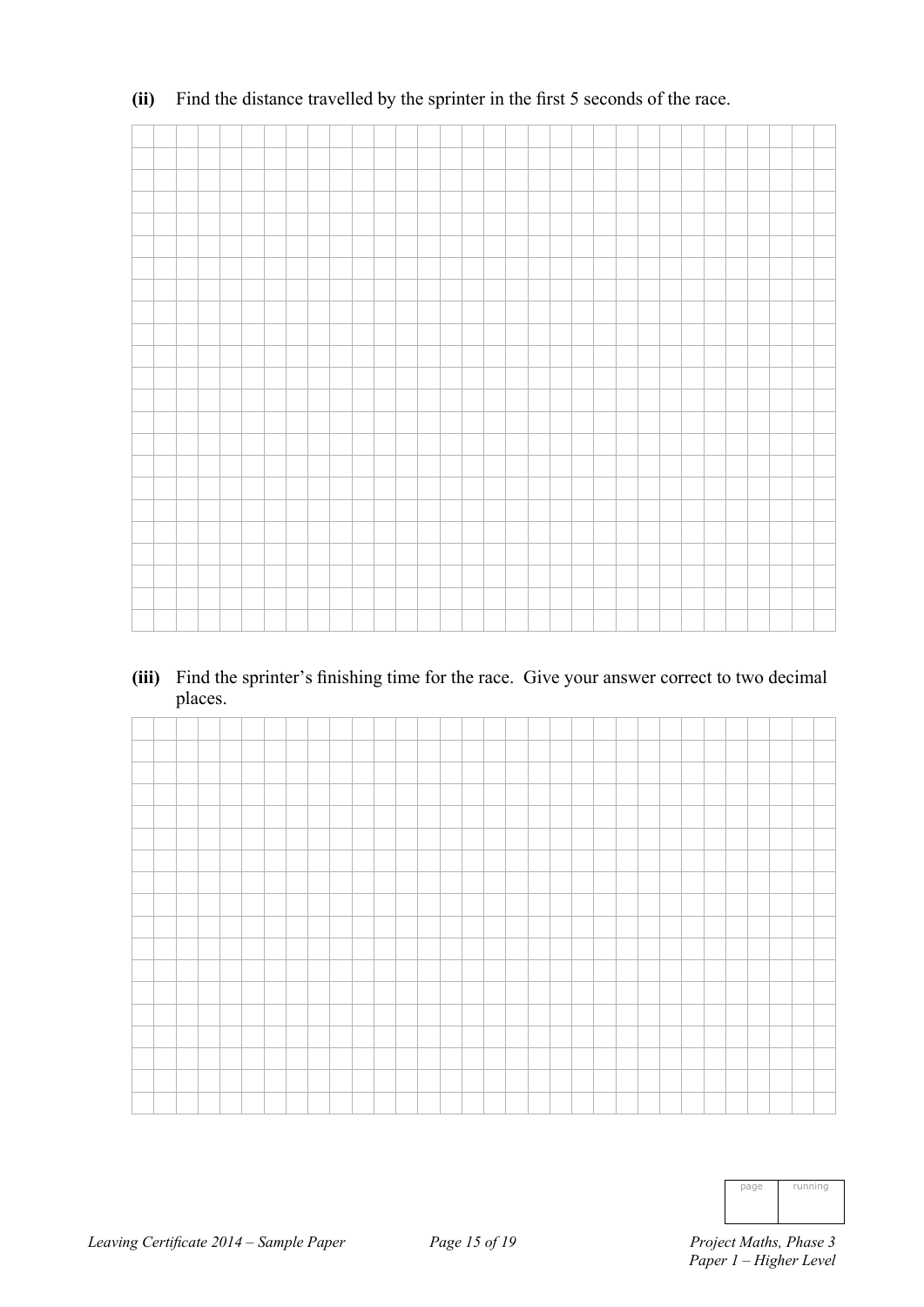**(c)** A spherical snowball is melting at a rate proportional to its surface area. That is, the rate at which its volume is decreasing at any instant is proportional to its surface area at that instant.

**(i)** Prove that the radius of the snowball is decreasing at a constant rate.

**(ii)** If the snowball loses half of its volume in an hour, how long more will it take for it to melt completely?

Give your answer correct to the nearest minute.

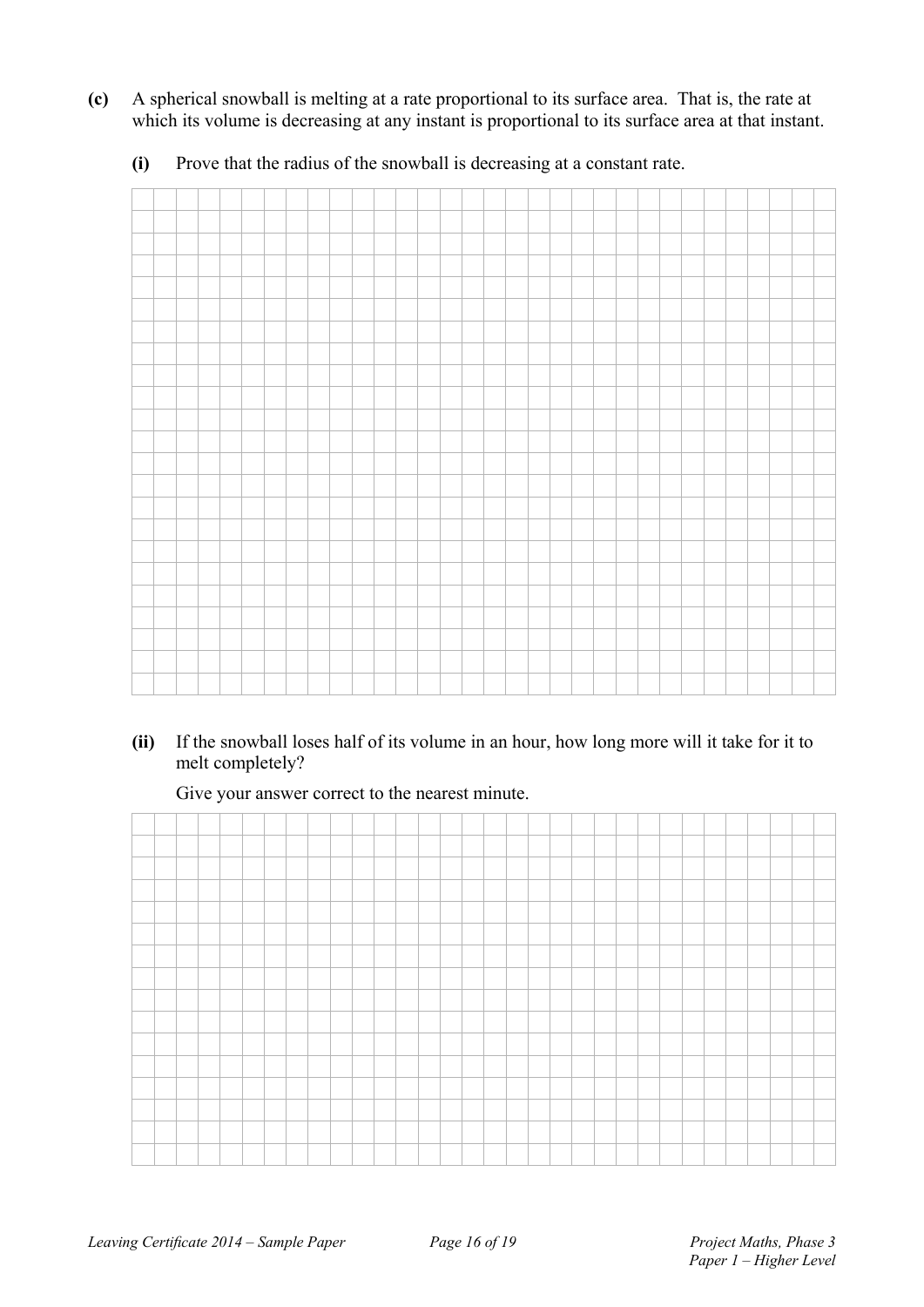### You may use this page for extra work.

|  |  |  |  |  |  |  |  |  |  |  |  |  |  |  | page | running |  |
|--|--|--|--|--|--|--|--|--|--|--|--|--|--|--|------|---------|--|
|  |  |  |  |  |  |  |  |  |  |  |  |  |  |  |      |         |  |
|  |  |  |  |  |  |  |  |  |  |  |  |  |  |  |      |         |  |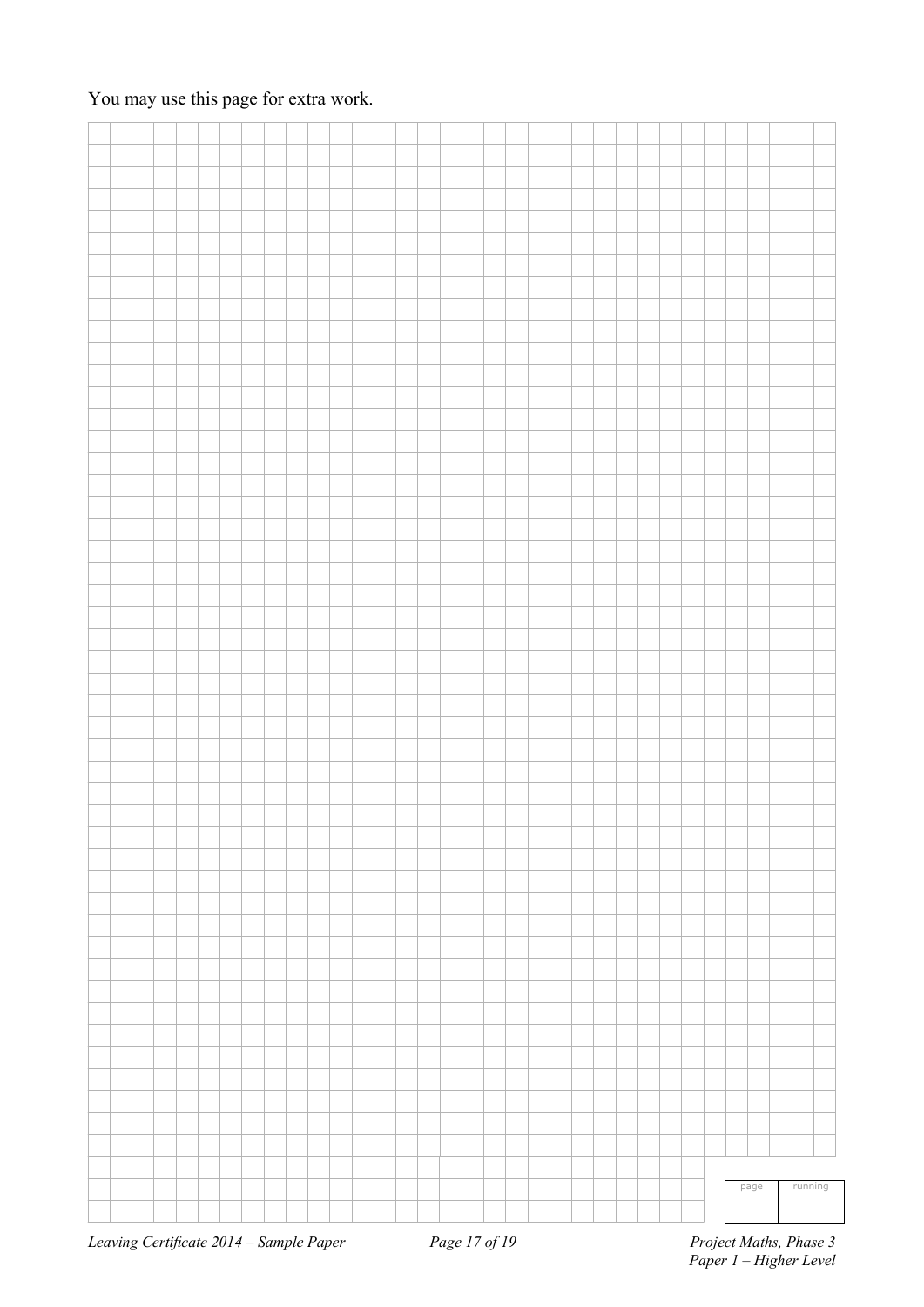### You may use this page for extra work.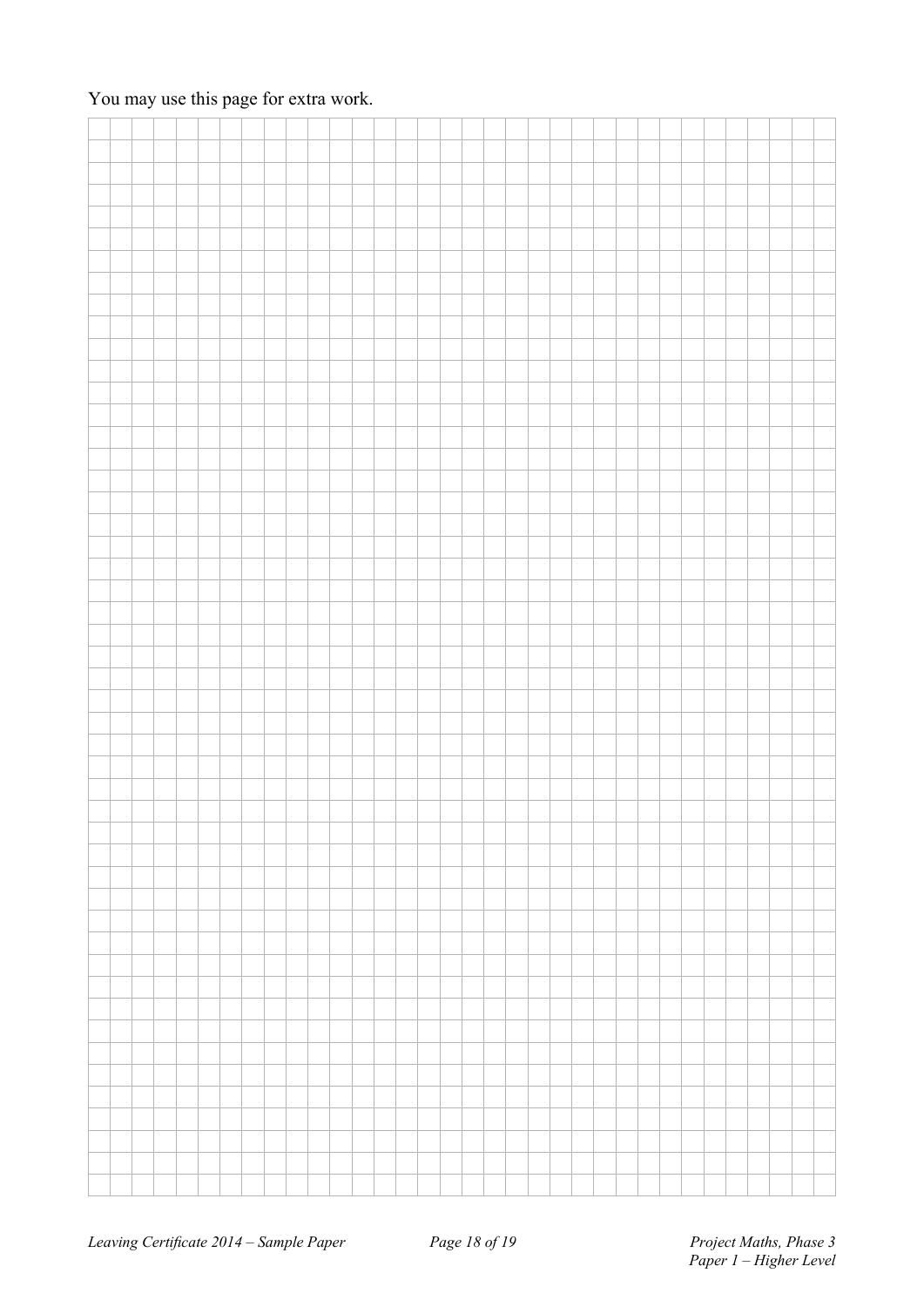### You may use this page for extra work.

|  |                                       |  |  |  |  |  |  |  |                                   |  |  |  |  |  |  | page | running |                                                         |
|--|---------------------------------------|--|--|--|--|--|--|--|-----------------------------------|--|--|--|--|--|--|------|---------|---------------------------------------------------------|
|  |                                       |  |  |  |  |  |  |  |                                   |  |  |  |  |  |  |      |         |                                                         |
|  |                                       |  |  |  |  |  |  |  |                                   |  |  |  |  |  |  |      |         |                                                         |
|  | Leaving Cortificate 2014 Sample Raper |  |  |  |  |  |  |  | $D_{\alpha\alpha\alpha}$ 10 of 10 |  |  |  |  |  |  |      |         | $D_{\text{noise}}$ $M_{\alpha}$ the $D_{\text{base}}$ 2 |

*Leaving Certificate 2014 – Sample Paper Page 19 of 19*